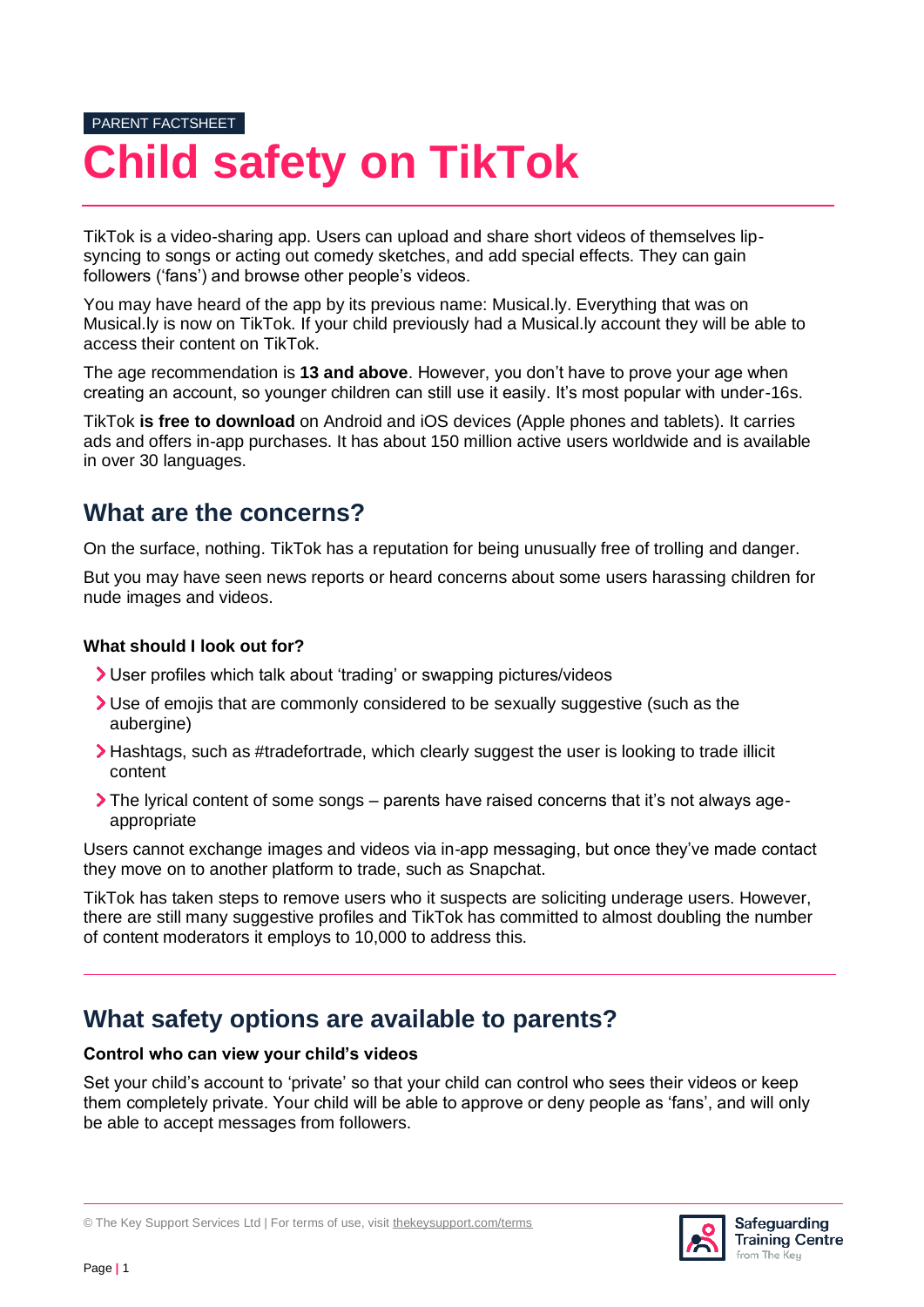Instructions for this are here:

#### [Setting up a private account, TikTok](http://support.tiktok.com/knowledge-base/setting-up-a-private-account)

*<http://support.tiktok.com/knowledge-base/setting-up-a-private-account>*

#### **Remember:**

- Accounts are set to 'public' by default. Public profiles can be viewed by anyone
- Even with a private account, your child's profile information can be seen by all users. Make sure your child doesn't reveal personal information on their public profile

### **Restrict how your child uses the app**

Use TikTok's **digital wellbeing feature** to control the time your child spends on the app and limit the appearance of content that may not be appropriate:

# [Digital wellbeing, TikTok](http://support.tiktok.com/knowledge-base/digital-wellbeing)

*http://support.tiktok.com/knowledge-base/digital-wellbeing*

Most devices also allow you to **set time limits** on game play, **set age limits** for content, and **restrict in-app purchases**. Check the user instructions for your child's device.

### **Make sure your child knows how to report inappropriate behaviour**

Your child can use the app to report content that makes them feel uncomfortable, including accounts, videos, comments and chats. You can too. Instructions for this are here:

#### [Report inappropriate content, TikTok](http://support.tiktok.com/knowledge-base/report-inappropriate-content)

*http://support.tiktok.com/knowledge-base/report-inappropriate-content*

You or your child can also **block 'fans'** at any time:

[Delete fans, TikTok](http://support.tiktok.com/knowledge-base/delete-fans)

*http://support.tiktok.com/knowledge-base/delete-fans*

# **What else can I do?**

# **Further tips**

- Read more about privacy and safety on TikTok at [http://support.tiktok.com/article](http://support.tiktok.com/article-categories/privacy-safety)[categories/privacy-safety](http://support.tiktok.com/article-categories/privacy-safety)
- Download and use the app to help you understand it
- Talk to your child about what they're doing online, and make sure they know they can talk to you about anything that upsets them
- Check your bank statements regularly for in-app purchases you're not happy with, and to make sure your child isn't getting around any passwords you've set up



<sup>©</sup> The Key Support Services Ltd | [thekeysupport.com/terms](https://thekeysupport.com/terms-of-use)